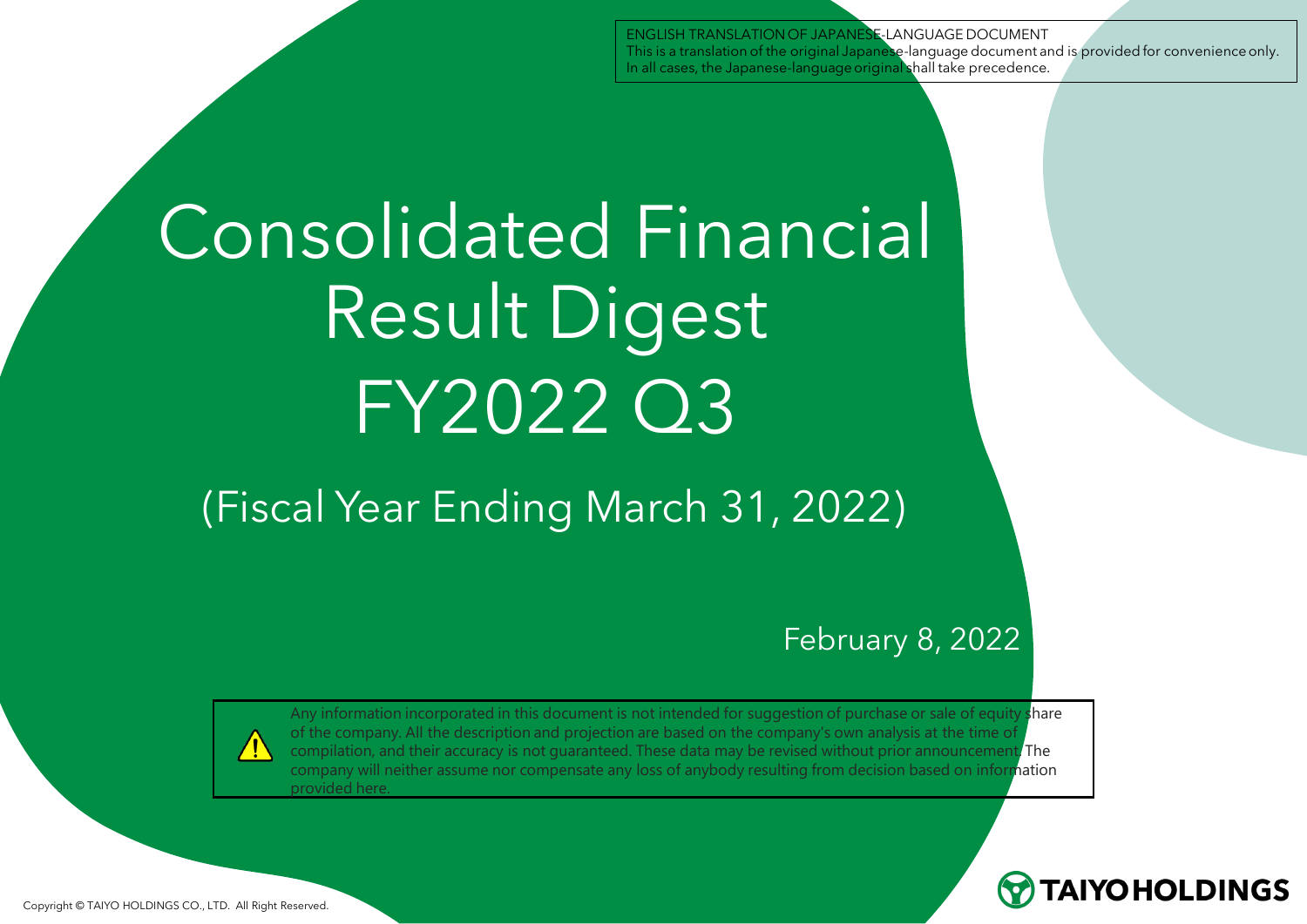# Our Reporting Segments

#### Electronic Materials

Develops, manufactures, purchases and sells chemicals for PWBs and other electronic components



#### Medical and Pharmaceutical

Develops, manufactures, and sells pharmaceuticals and quasi-drugs



#### **Others**

Energy business using natural energy, food business, fine chemicals business including dyes, pigments and other chemicals, and ICT business, etc.



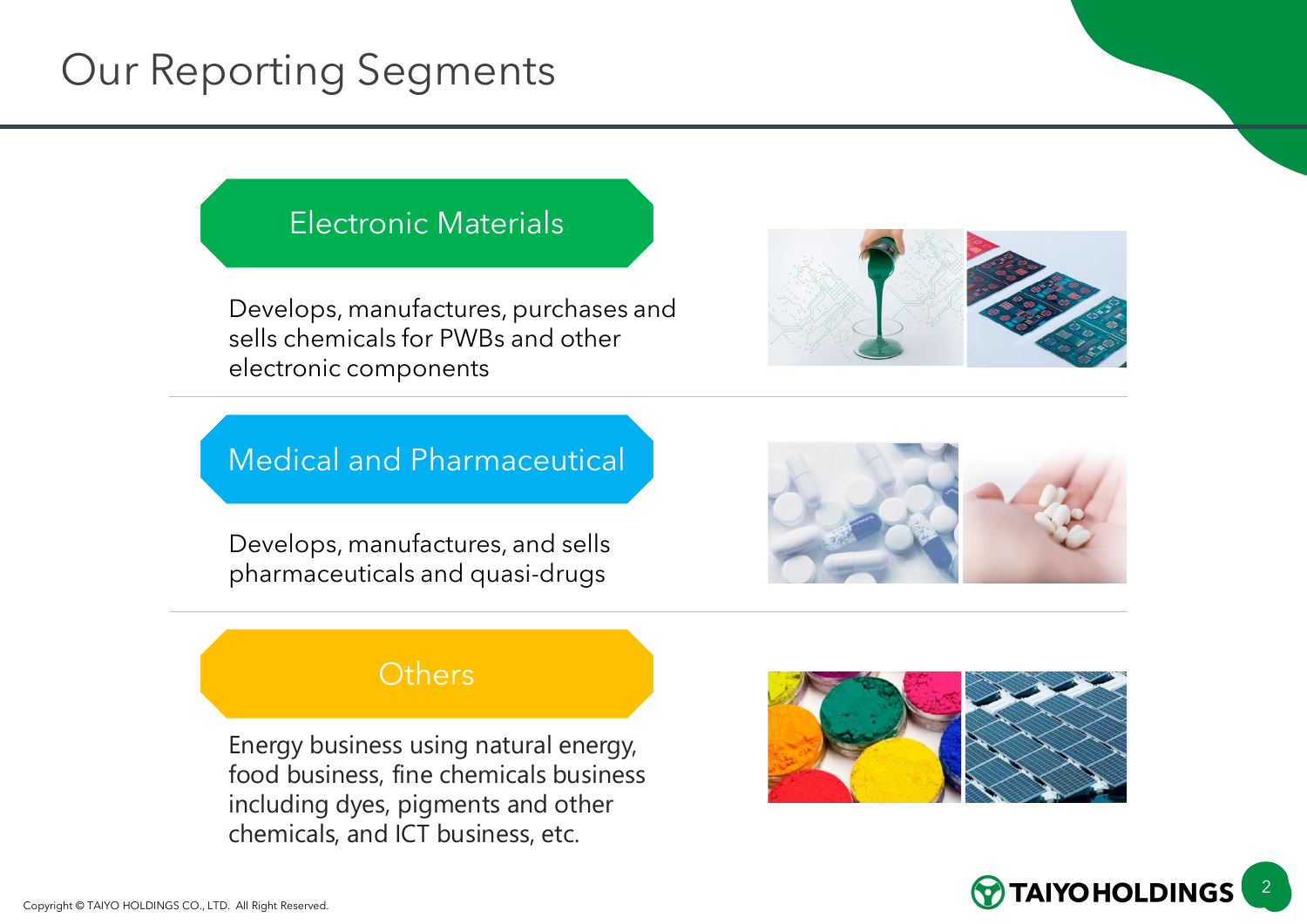# FY2022 Q3 Overview

| <b>Electronic</b><br><b>Materials</b><br><b>Business</b> | Net sales increased by 36% year on year<br>Operating income increased by 50% year on year<br>Main reasons<br>New white dry film-type solder resist, which has been mass-produced since the<br>first quarter, was used for Mini LED displays and sold very well<br>Strong semiconductor market resulted in record high sales of PKG Products                                                                                                                                                                                                                                            |
|----------------------------------------------------------|----------------------------------------------------------------------------------------------------------------------------------------------------------------------------------------------------------------------------------------------------------------------------------------------------------------------------------------------------------------------------------------------------------------------------------------------------------------------------------------------------------------------------------------------------------------------------------------|
| Medical and<br>Pharmaceutical<br><b>Business</b>         | Cumulative net sales decreased by 4% year on year<br>Main reasons<br>Lower sales volume of other infectious disease-related products due to thorough<br>countermeasures against the COVID-19 pandemic<br>Lower drug price due to the National Health Insurance (NHI) price revision of<br>Long Listed Products<br>Higher sales volume of some products as a result of suspensions to the supply of<br>other companies' generic drugs<br>• Completed the succession of manufacturing and marketing approval and<br>transfer of distribution for all four products from AstraZeneca K.K. |
| Company                                                  | Acquired treasury stock (until December 31 of FY2021)<br>Shares acquired: 211,600 shares<br>Total acquisition amount: Approximately 711 JPY million<br>Revision to the financial forecast for the fiscal year ending March 31, 2022                                                                                                                                                                                                                                                                                                                                                    |

**TAIYOHOLDINGS**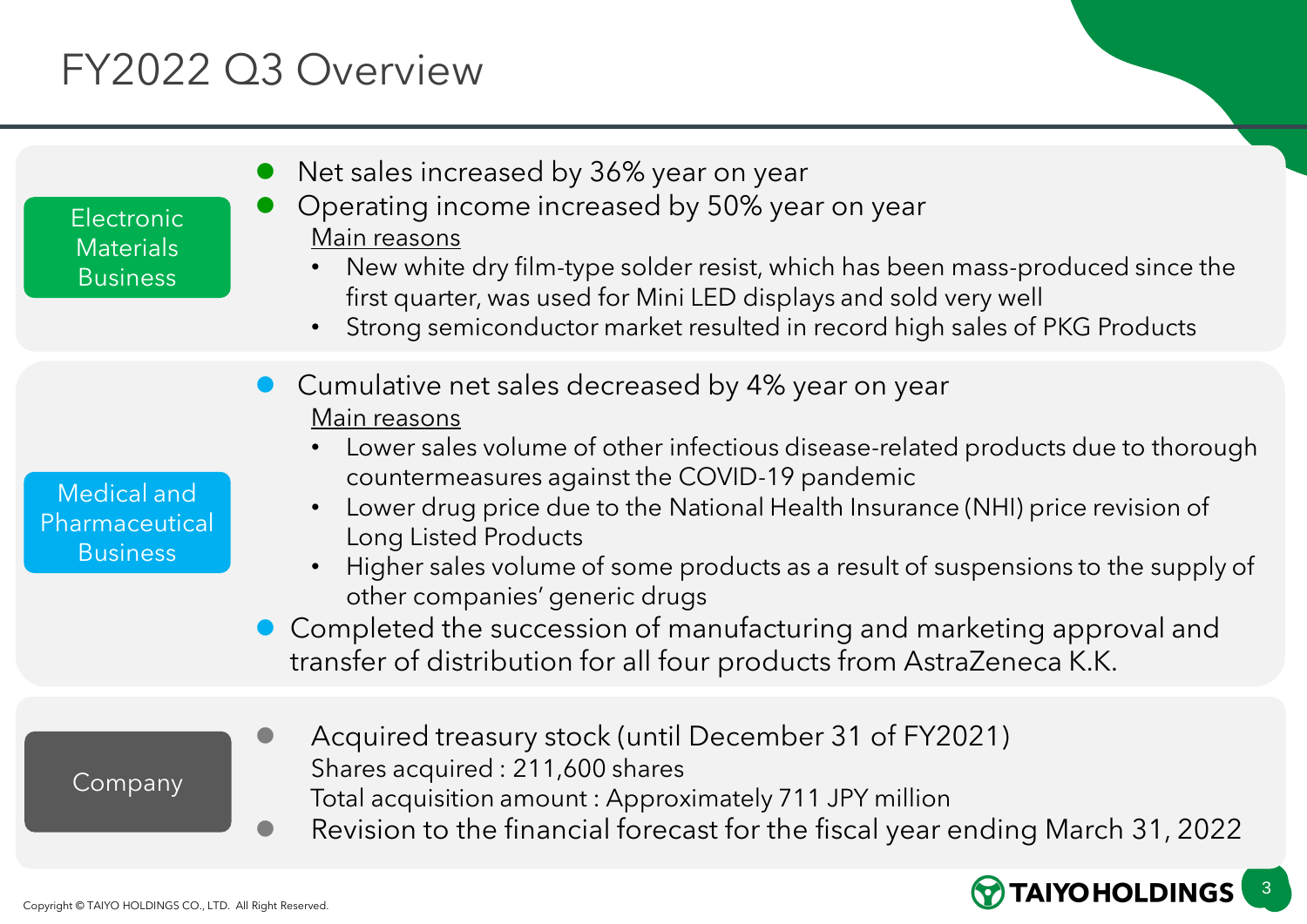Taiyo Holdings expects to exceed the consolidated financial forecasts for the full year of FY2022 disclosed on November 5, 2021.

・ Updated the financial forecasts for FY2022 3Q to reflect actual results.

・ Maintaining the financial forecasts for FY2022 4Q disclosed on November 5, 2021

#### **Results Summary Exercise Summary Properties All Algebra 2016**

**TAIYOHOLDINGS** 

4

|                                           | $\mathbf 0$<br><b>FY2021</b> | $\circled{2}$<br><b>FY2022</b> | $(2)-1$ | $(2-0)/0$ | $\circled{3}$<br><b>FY2022</b><br>(as announced<br>on Nov. 5) | (2)(3) | 4<br><b>FY2022</b><br>(as revised<br>on Feb. 8) | Q/(4) |
|-------------------------------------------|------------------------------|--------------------------------|---------|-----------|---------------------------------------------------------------|--------|-------------------------------------------------|-------|
|                                           |                              | 3Q Cumulative 3Q Cumulative    |         |           | <b>Full year</b>                                              |        | <b>Full Year</b>                                |       |
|                                           | Result                       | <b>Result</b>                  | YoY     | %         | <b>Forecast</b>                                               | %      | <b>Forecast</b>                                 | %     |
| <b>Net Sales</b>                          | 60,460                       | 73,622                         | 13,162  | 22%       | 92,200                                                        | 80%    | 93,900                                          | 78%   |
| <b>Operating Income</b>                   | 10,926                       | 14,370                         | 3,444   | 32%       | 15,900                                                        | 90%    | 17,000                                          | 85%   |
| <b>Ordinary Income</b>                    | 10,816                       | 14,637                         | 3,821   | 35%       | 16,000                                                        | 91%    | 17,200                                          | 85%   |
| <b>Net Income</b>                         | 7,706                        | 10,360                         | 2,654   | 34%       | 11,200                                                        | 93%    | 12,100                                          | 86%   |
| <b>Exchange rate of</b><br><b>JPY/USD</b> | 105.9                        | 111.4                          | 5.5     |           | $\dot{\times}$ 1                                              |        | $\divideontimes$ 2                              |       |
| <b>EBITDA</b>                             | 16,482                       | 20,292                         | 3,810   | 23%       | 23,700                                                        | 86%    | 24,900                                          | 81%   |
| <b>Operating Income</b><br><b>Margin</b>  | 18%                          | 20%                            |         |           | 17%                                                           |        | 18%                                             |       |
| <b>EBITDA</b><br>Margin                   | 27%                          | 28%                            |         |           | 26%                                                           |        | 27%                                             |       |

※1 JPY/USD exchange rate : Actual results for FY2022 1st half 110.2 JPY. Estimated value for FY2022 2nd half 108.0 JPY.

Copyright © TAIYO HOLDINGS CO., LTD. All Right Reserved. ※2 JPY/USD exchange rate : Actual results for FY2022 3Q cumulative 111.4 JPY. Estimated value for FY2022 4Q 108.0 JPY.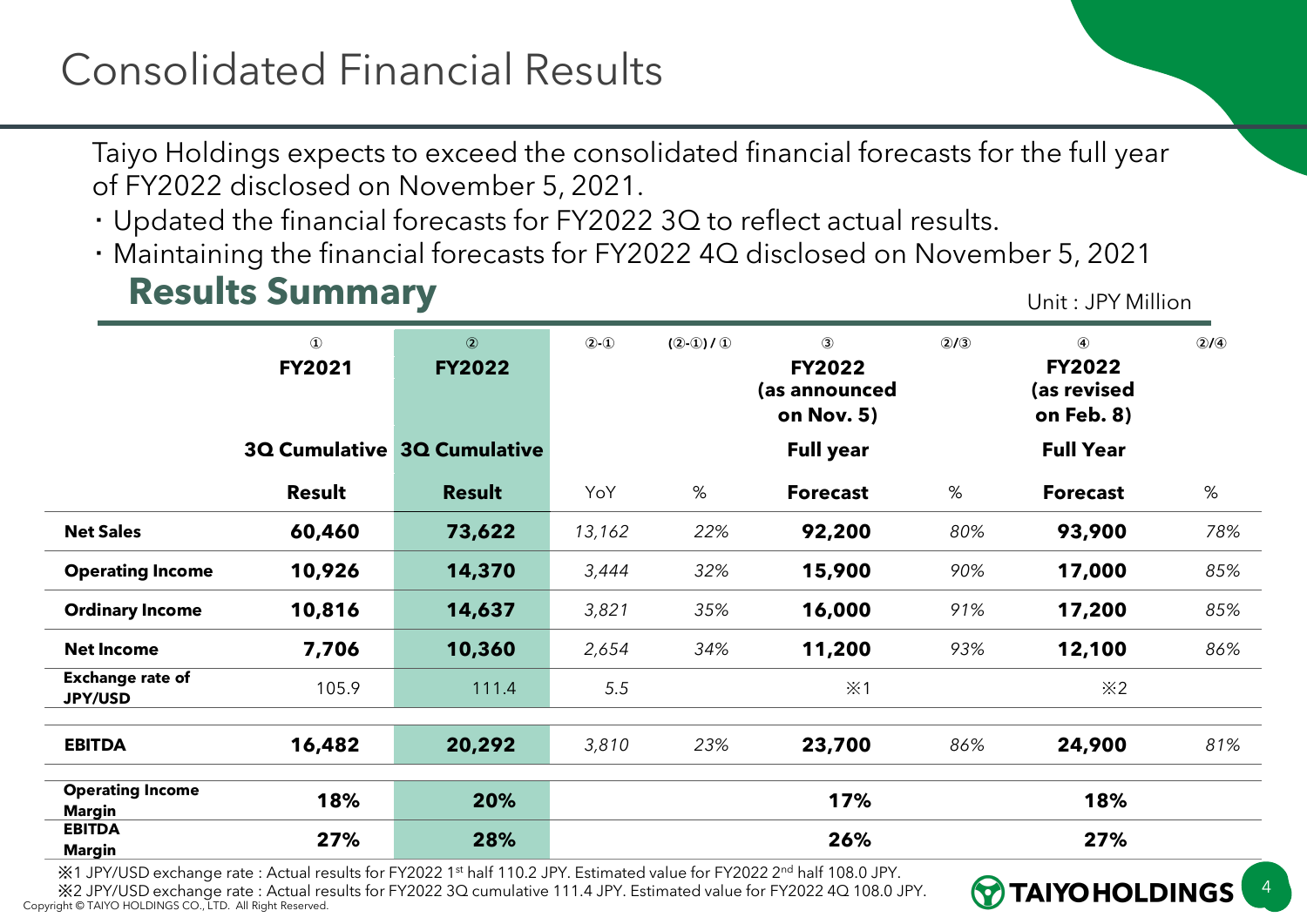#### **Forecast for the FY 2022** Unit: JPY Million

|                                          |                     | <b>Fiscal Year 2022 Forecast</b>      |                                             | <b>Fiscal Year 2022 Forecast</b><br>(as announced on Nov. 5) <sup>**2</sup> |                                       |                                             |  |
|------------------------------------------|---------------------|---------------------------------------|---------------------------------------------|-----------------------------------------------------------------------------|---------------------------------------|---------------------------------------------|--|
|                                          |                     | (as revised on Feb. 8) $*1$           |                                             |                                                                             |                                       |                                             |  |
|                                          | <b>Consolidated</b> | <b>Electronic</b><br><b>Materials</b> | <b>Medical and</b><br><b>Pharmaceutical</b> | <b>Consolidated</b>                                                         | <b>Electronic</b><br><b>Materials</b> | <b>Medical and</b><br><b>Pharmaceutical</b> |  |
| <b>Net Sales</b>                         | 93,900              | 67,600                                | 22,800                                      | 92,200                                                                      | 64,700                                | 23,600                                      |  |
| <b>Operating Income</b>                  | 17,000              | 16,100                                | 2,200                                       | 15,900                                                                      | 15,400                                | 1,900                                       |  |
| <b>EBITDA</b>                            | 24,900              | 18,200                                | 6,900                                       | 23,700                                                                      | 17,400                                | 6,500                                       |  |
|                                          |                     |                                       |                                             |                                                                             |                                       |                                             |  |
| <b>Operating Income</b><br><b>Margin</b> | 18%                 | 24%                                   | 10%                                         | 17%                                                                         | 24%                                   | 8%                                          |  |
| <b>EBITDA</b><br><b>Margin</b>           | 27%                 | 27%                                   | 30%                                         | 26%                                                                         | 27%                                   | 28%                                         |  |

※1 JPY/USD exchange rate : Actual results for FY2022 3Q cumulative 111.4 JPY. Estimated value for FY2022 4Q 108.0 JPY. ※2 JPY/USD exchange rate : Actual results for FY2022 1st half 110.2 JPY. Estimated value for FY2022 2nd half 108.0 JPY.

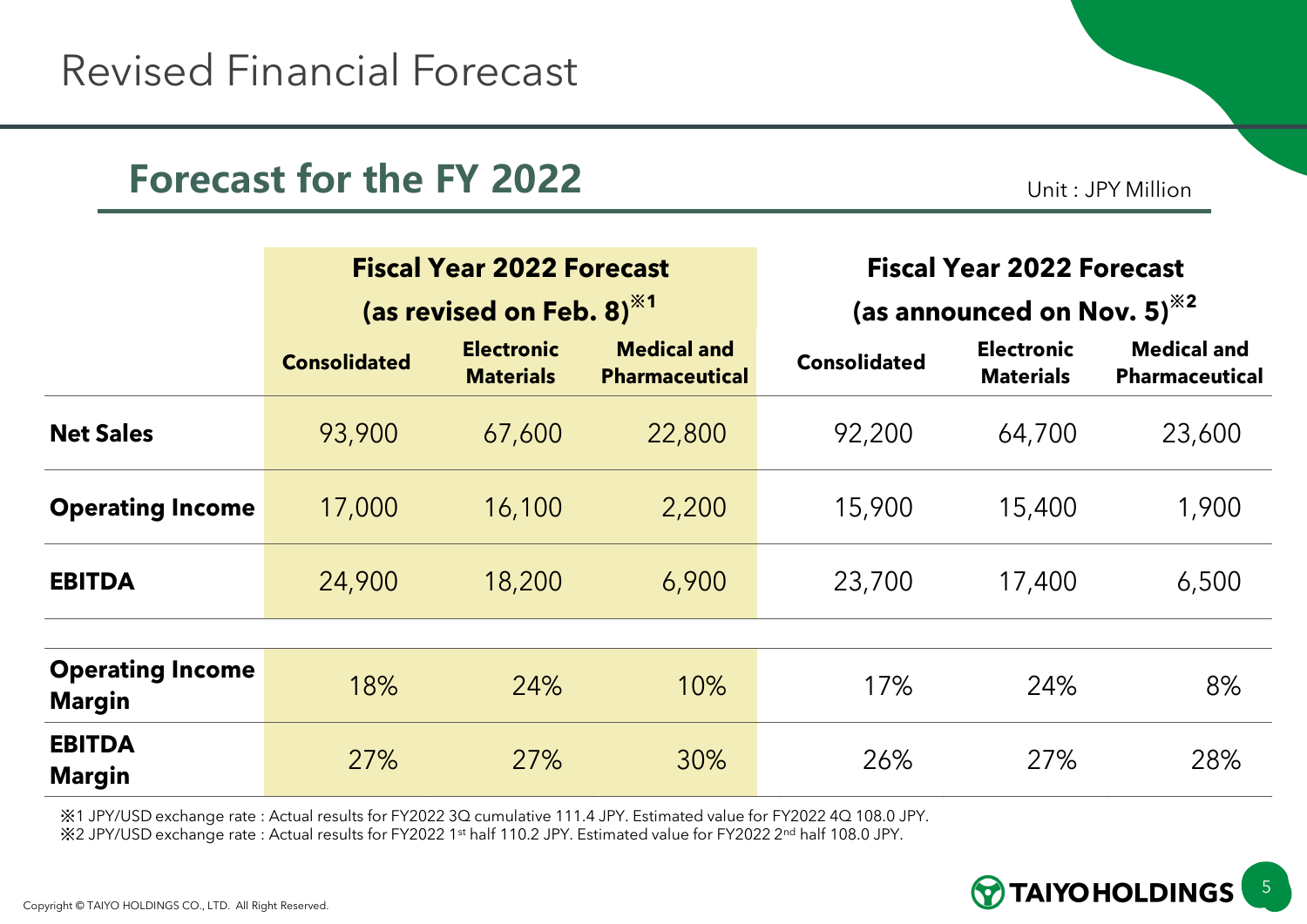#### **3Q Cumulative Net Sales / Operating income / EBITDA** Unit: JPY Million



Copyright © TAIYO HOLDINGS CO., LTD. All Right Reserved.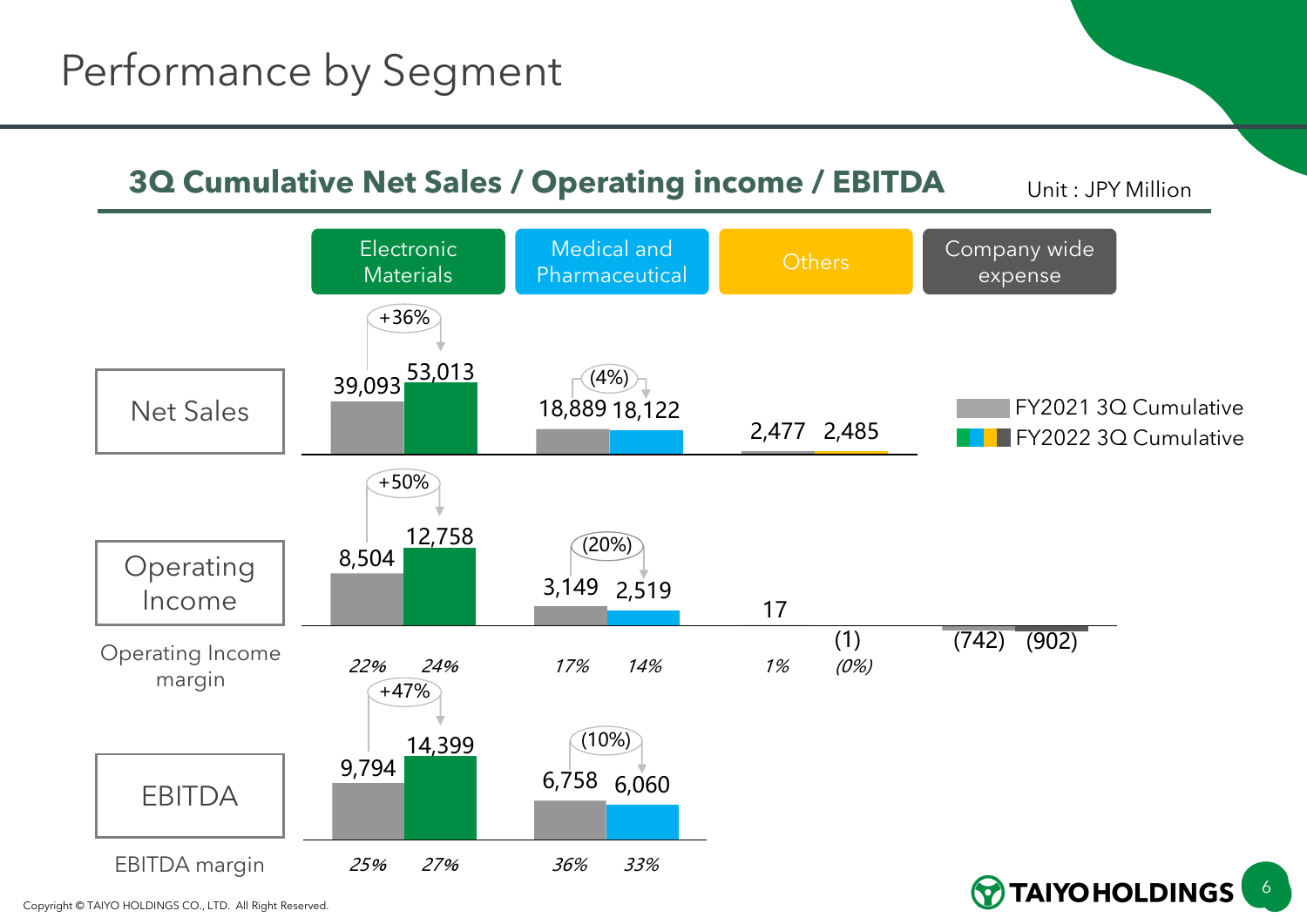# Trend of Quarterly Performance

#### **Net sales and Operating Income** Unit: JPY Million

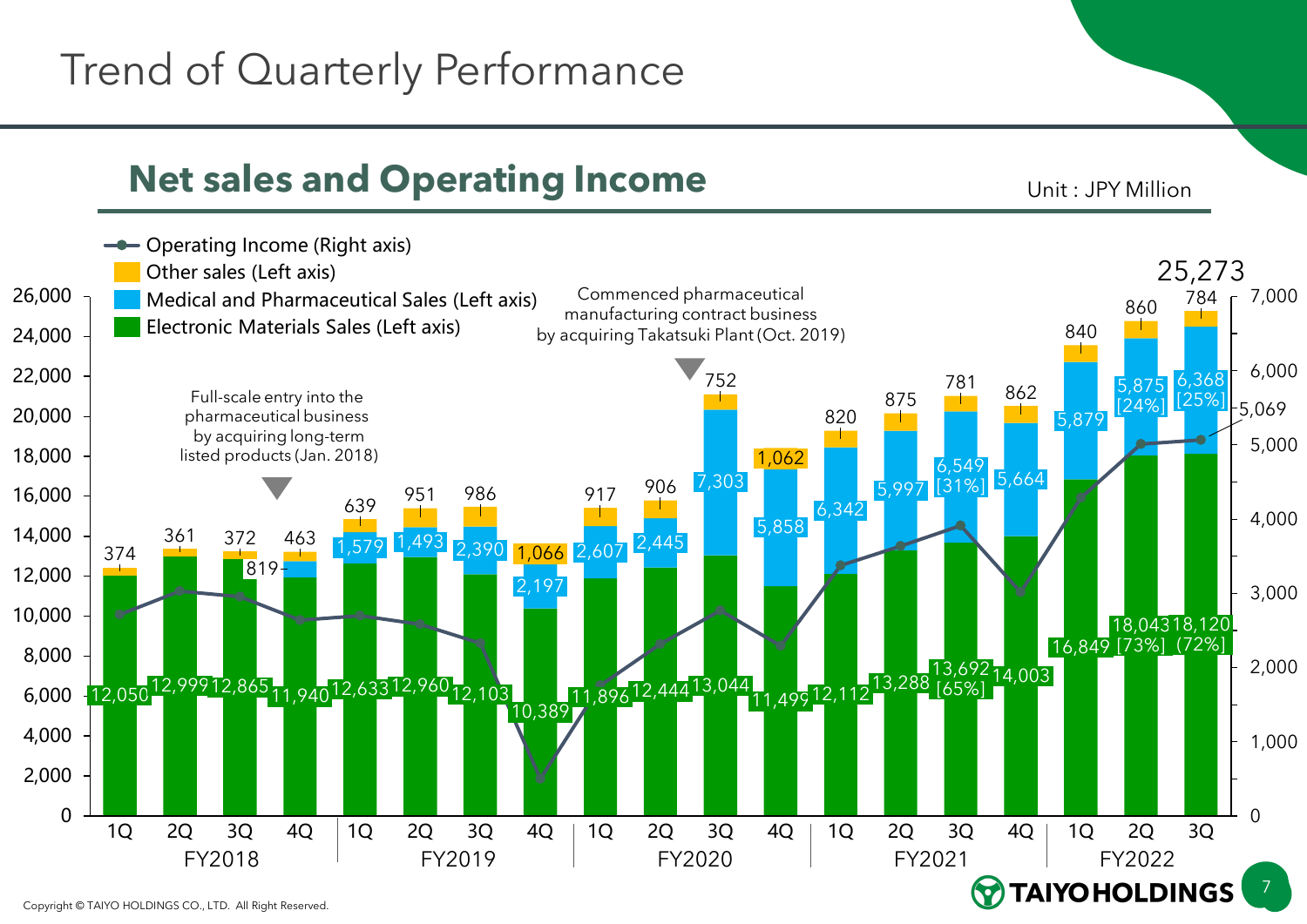#### **BS- Comparison with the previous term** Unit : JPY Million

|                                 | 21/3    | 21/12   | <b>Change</b> |                                         |
|---------------------------------|---------|---------|---------------|-----------------------------------------|
| Cash and Deposits               | 54,705  | 50,084  | (4,620)       | Notes and Account                       |
| <b>Accounts Receivables</b>     | 22,527  | 26,511  | 3,984         | Short term borrowi                      |
| Inventory $*1$                  | 13,449  | 15,817  | 2,367         | Long term borrowir                      |
| Others                          | 2,256   | 3,210   | 954           | Others                                  |
| <b>Total Current Assets</b>     | 92,937  | 95,622  | 2,684         | <b>Total Liabilities</b>                |
| <b>Tangible Fixed Assets</b>    | 46,348  | 50,558  | 4,209         | Shareholders Equit                      |
| Intangible Fixed Assets         | 34,949  | 33,897  | (1,052)       | Accumulated other<br>comprehensive ince |
| Investments and<br>other assets | 4,765   | 5,415   | 649           | Non-controlling inte                    |
| <b>Total Fixed Assets</b>       | 86,063  | 89,871  | 3,807         | <b>Total net assets</b>                 |
| <b>Total Assets</b>             | 179,001 | 185,494 | 6,492         | Total liabilities and n                 |

|                                                                                                              | 21/3    | 21/12   | <b>Change</b> |                                           | 21/3    | 21/12   | <b>Change</b> |
|--------------------------------------------------------------------------------------------------------------|---------|---------|---------------|-------------------------------------------|---------|---------|---------------|
| Cash and Deposits                                                                                            | 54,705  | 50,084  | (4,620)       | Notes and Account payable                 | 7,907   | 9,684   | 1,777         |
| <b>Accounts Receivables</b>                                                                                  | 22,527  | 26,511  | 3,984         | Short term borrowings <sup>*2</sup>       | 21,885  | 22,923  | 1,037         |
| Inventory $*1$                                                                                               | 13,449  | 15,817  | 2,367         | Long term borrowings                      | 59,333  | 53,858  | (5, 475)      |
| Others                                                                                                       | 2,256   | 3,210   | 954           | Others                                    | 13,379  | 15,150  | 1,771         |
| <b>Total Current Assets</b>                                                                                  | 92,937  | 95,622  | 2,684         | <b>Total Liabilities</b>                  | 102,504 | 101,615 | (899)         |
| <b>Tangible Fixed Assets</b>                                                                                 | 46,348  | 50,558  | 4,209         | <b>Shareholders Equity</b>                | 74,184  | 79,622  | 5,438         |
| Intangible Fixed Assets                                                                                      | 34,949  | 33,897  | (1,052)       | Accumulated other<br>comprehensive income | 1,954   | 3,816   | 1,861         |
| Investments and<br>other assets                                                                              | 4,765   | 5,415   | 649           | Non-controlling interest                  | 357     | 439     | 82            |
| <b>Total Fixed Assets</b>                                                                                    | 86,063  | 89,871  | 3,807         | <b>Total net assets</b>                   | 76,497  | 83,879  | 7,381         |
| <b>Total Assets</b>                                                                                          | 179,001 | 185,494 | 6,492         | <b>Total liabilities and net assets</b>   | 179,001 | 185,494 | 6,492         |
| الرجحين الروسجام الرعرم والمشروعة وينوس والمحجج ومعروبات وأسجين والمعتبر الرعيمي الرعرم والرجح كالمحشرة وعار |         |         |               | <b>Equity to Asset Ratio</b>              | 42.5%   | 45.0%   | $+2.5%$       |

※1 Inventories: Goods and products + work in process + raw materials and stored good

※2 Short-term borrowings: Short-term borrowings + long-term borrowings scheduled to be repaid within one year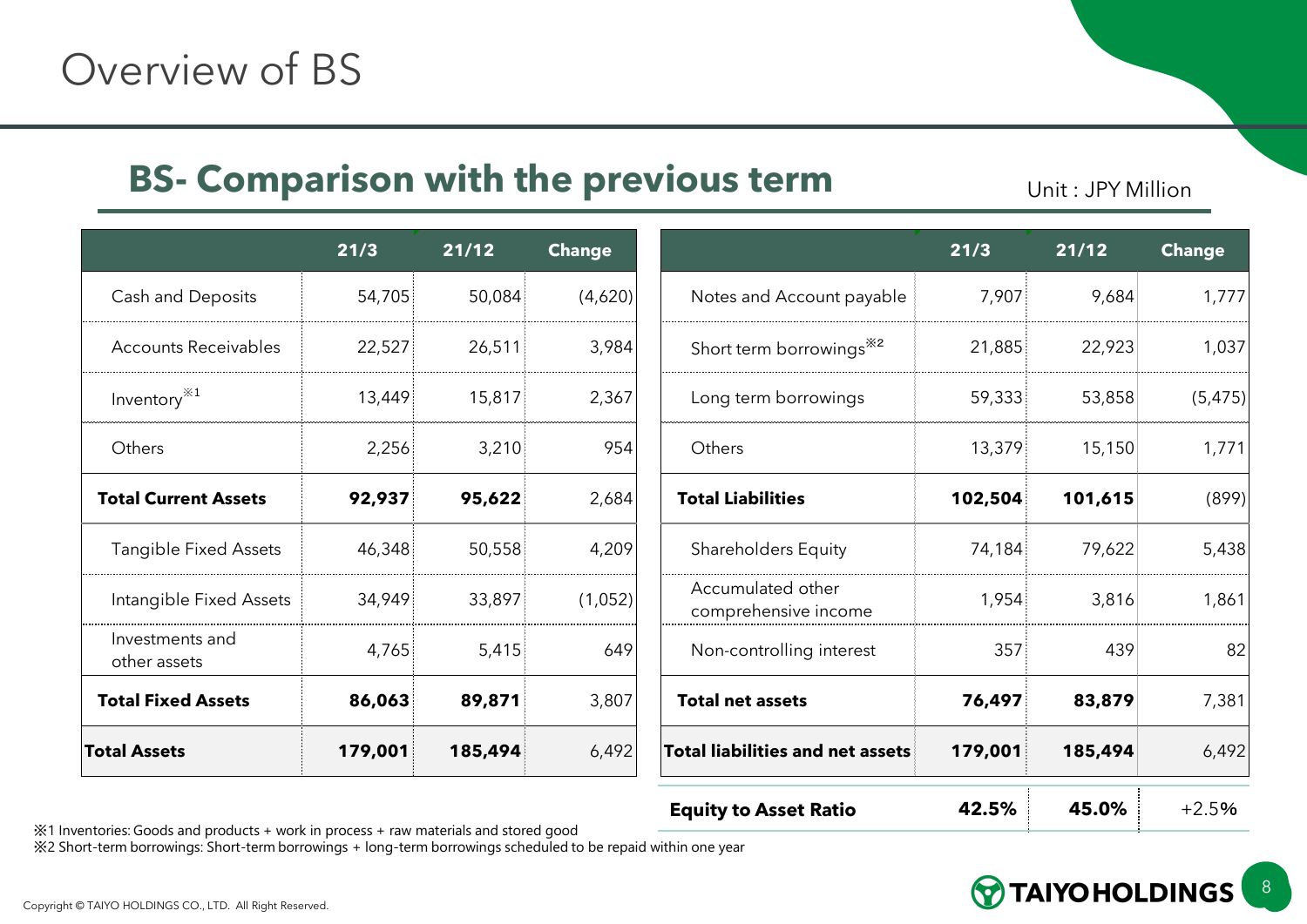# Electronic Materials Business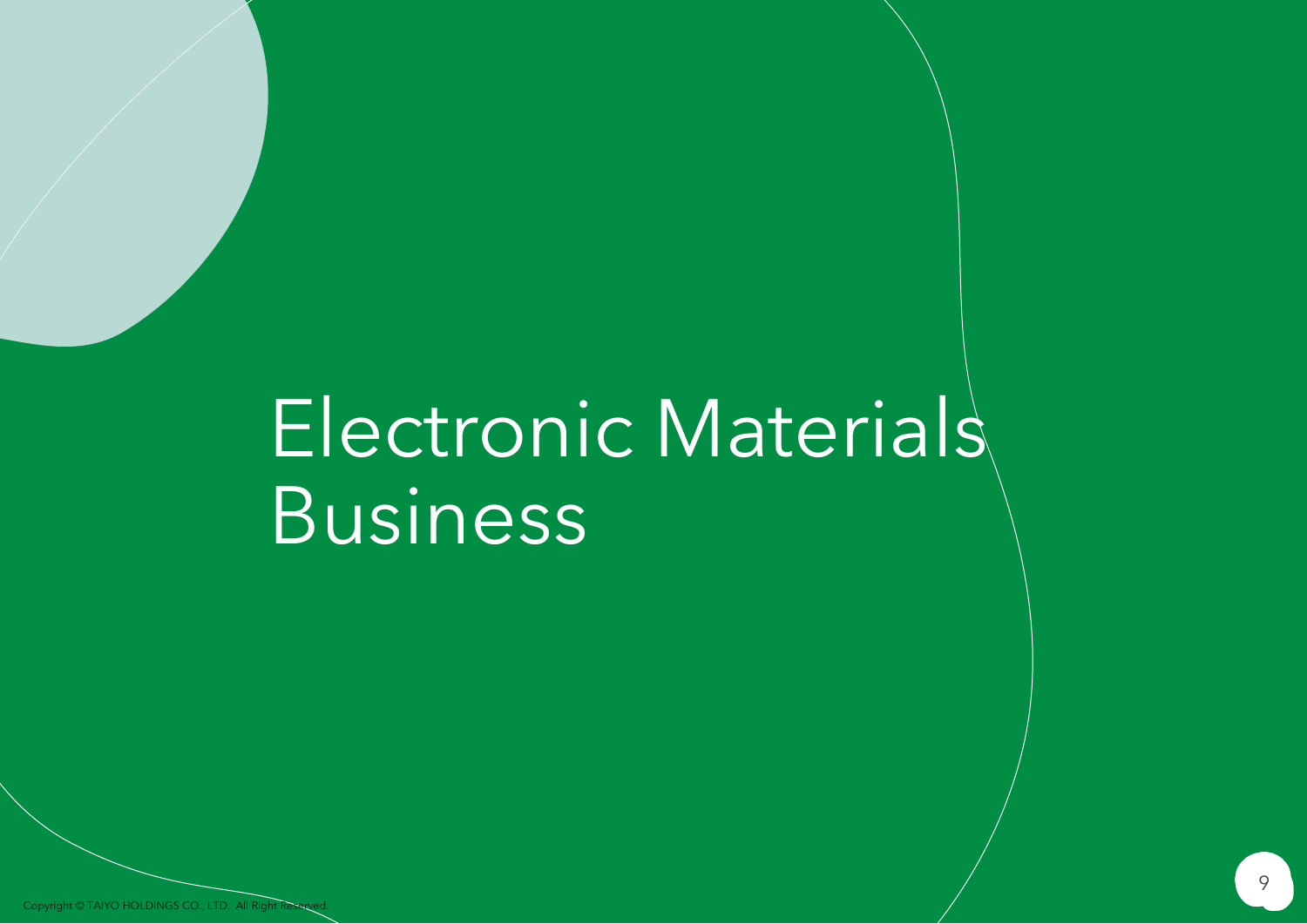#### **Terminology**

| <b>Term</b> | <b>Definition</b>                    |
|-------------|--------------------------------------|
| <b>PWB</b>  | <b>Printed Wiring Board</b>          |
| <b>SR</b>   | "Solder resist ink" or "Solder mask" |
| <b>PKG</b>  | Semiconductor packages               |
| DF          | Dry Film                             |

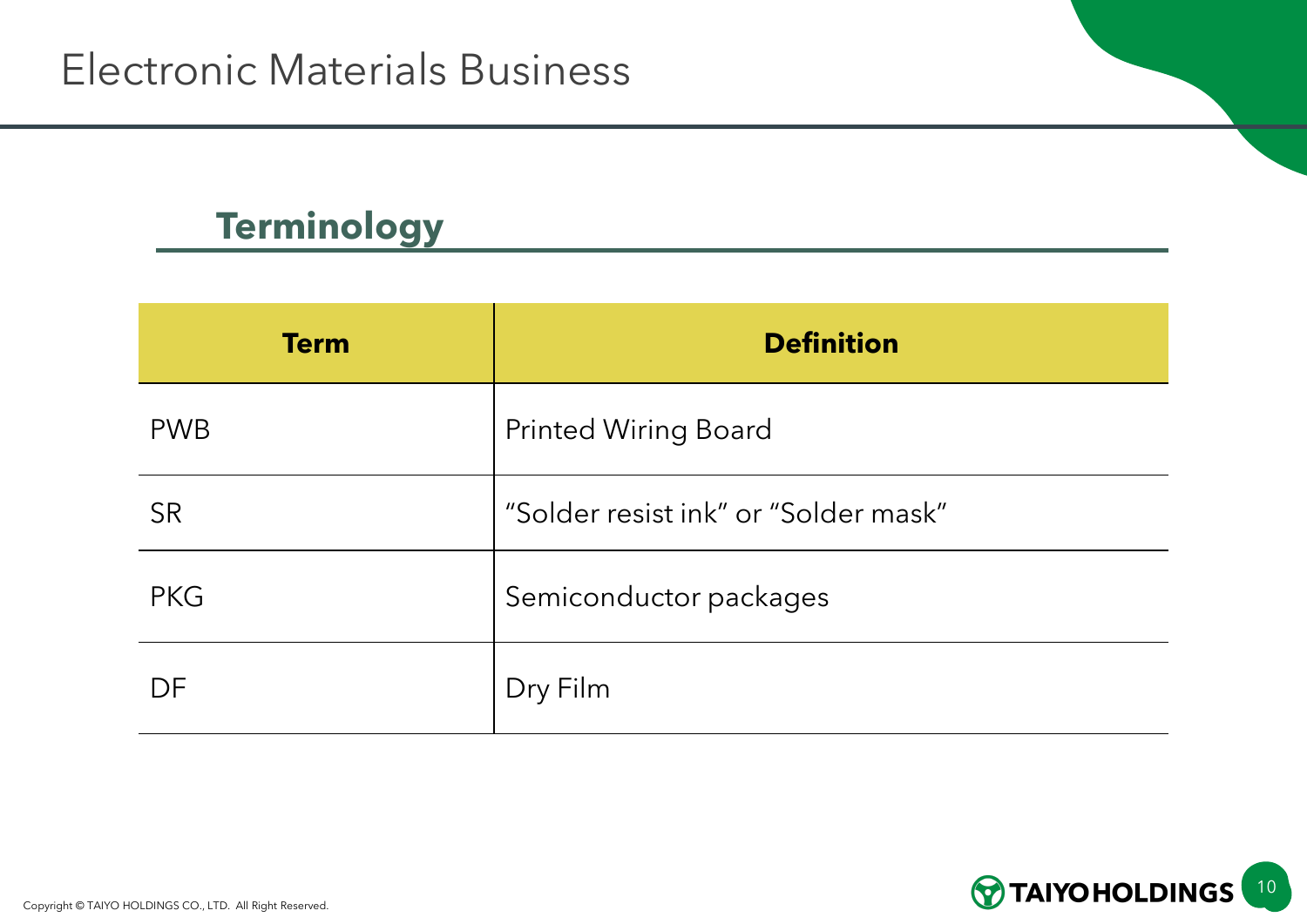#### **Product Classification**

| <b>Group</b>                          | <b>Category</b>                         |          | <b>Type</b>    | <b>Remarks</b>                                                                         |
|---------------------------------------|-----------------------------------------|----------|----------------|----------------------------------------------------------------------------------------|
| <b>PWB</b><br>insulating<br>materials | Rigid                                   | Regular  | Liquid         |                                                                                        |
|                                       |                                         | High end | $Liquid\n  DF$ | • SR materials for insulation and surface                                              |
|                                       | <b>PKG</b>                              |          | Liquid/DF      | protection use<br>· Electronics materials                                              |
|                                       | FPC (Flexible printed<br>circuit board) |          | Liquid/DF      |                                                                                        |
|                                       | Build-up                                |          | $Liquid\n  DF$ | • Build-up materials for interlayer insulation<br>and hole plugging use                |
| Other<br>related<br>products          | Others                                  |          | Liquid         | • Marking, etching, plating materials<br>· Flux, conductive silver paste, solvent etc. |

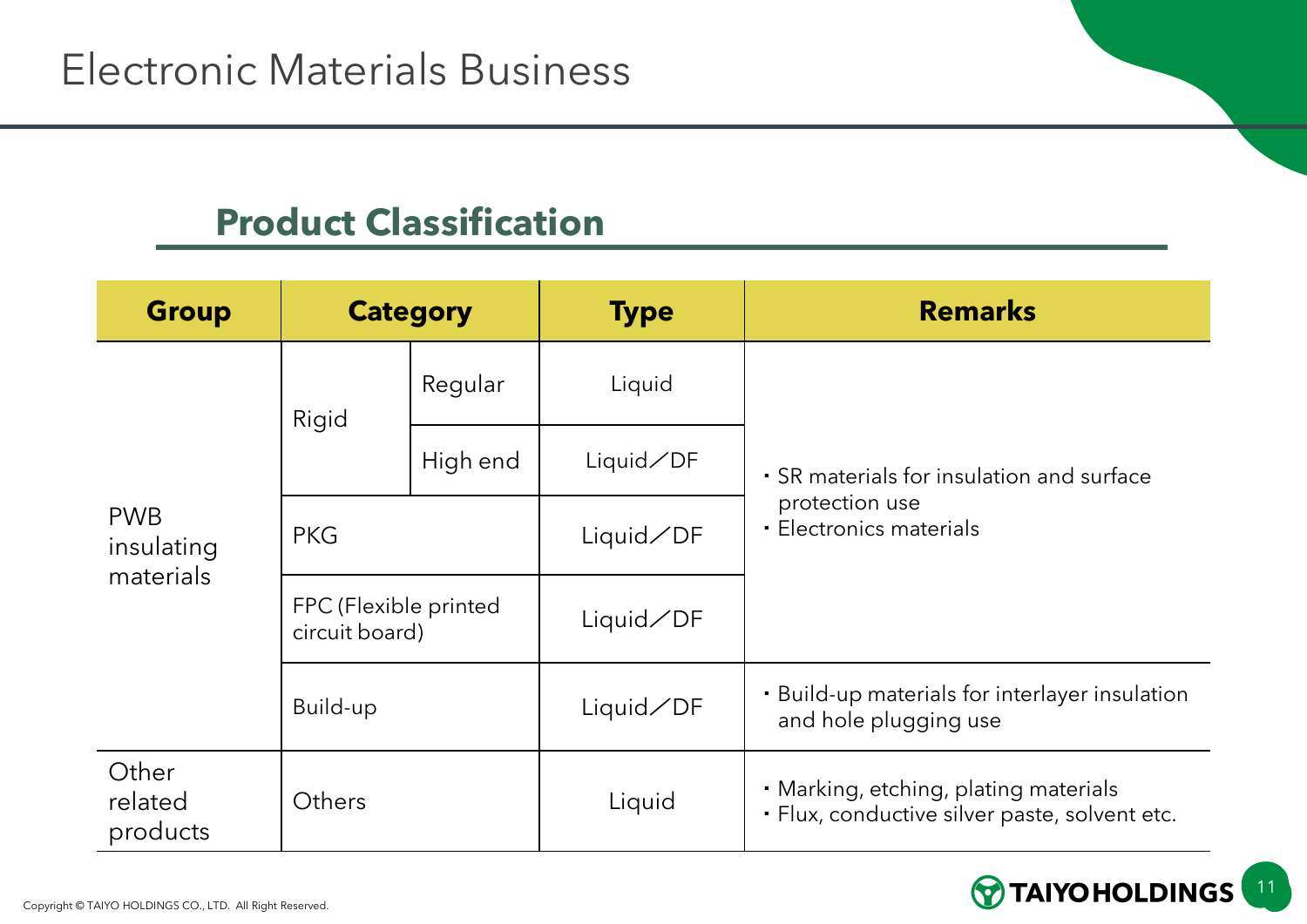## Electronic Materials Business

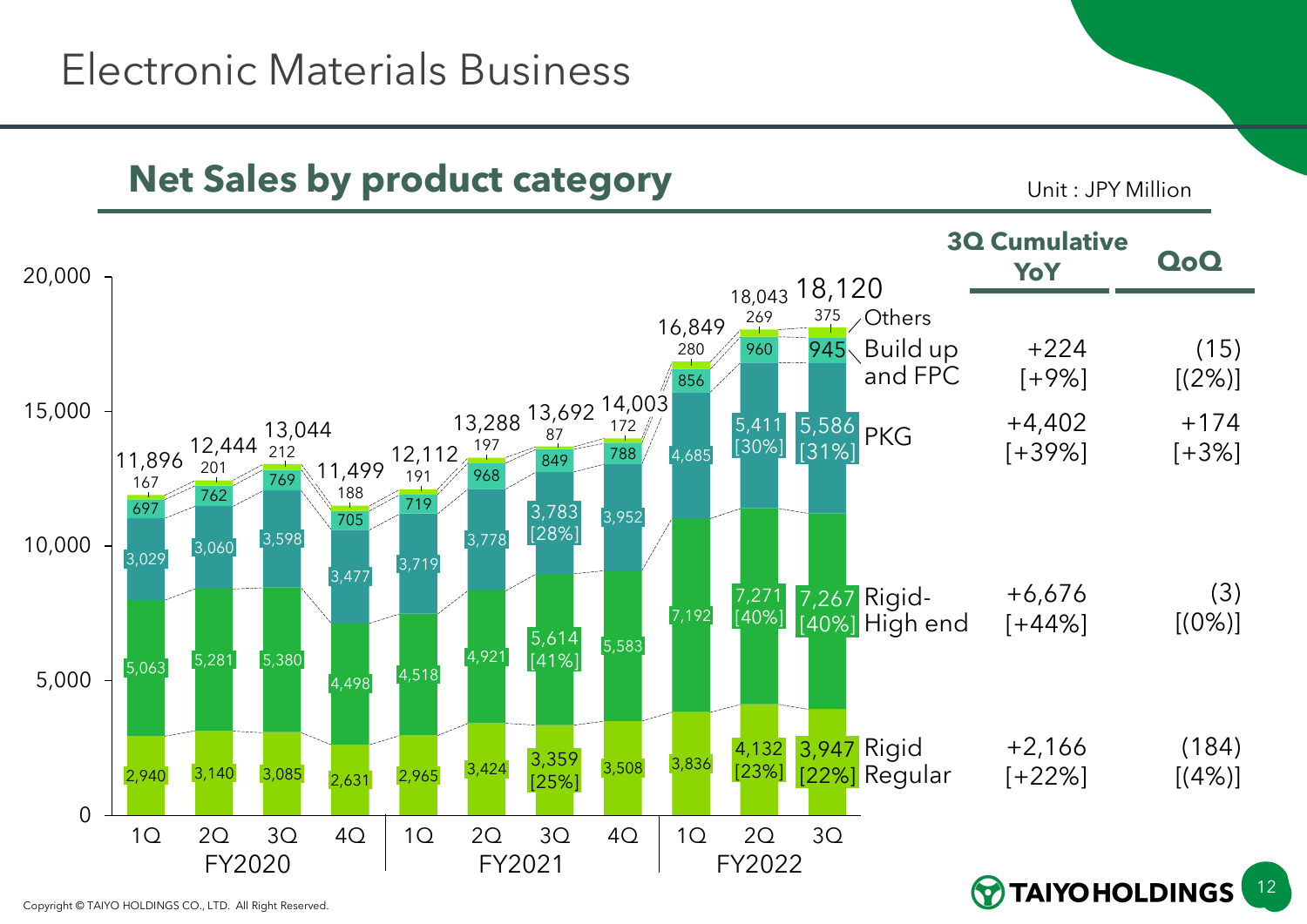### Electronic Materials Business

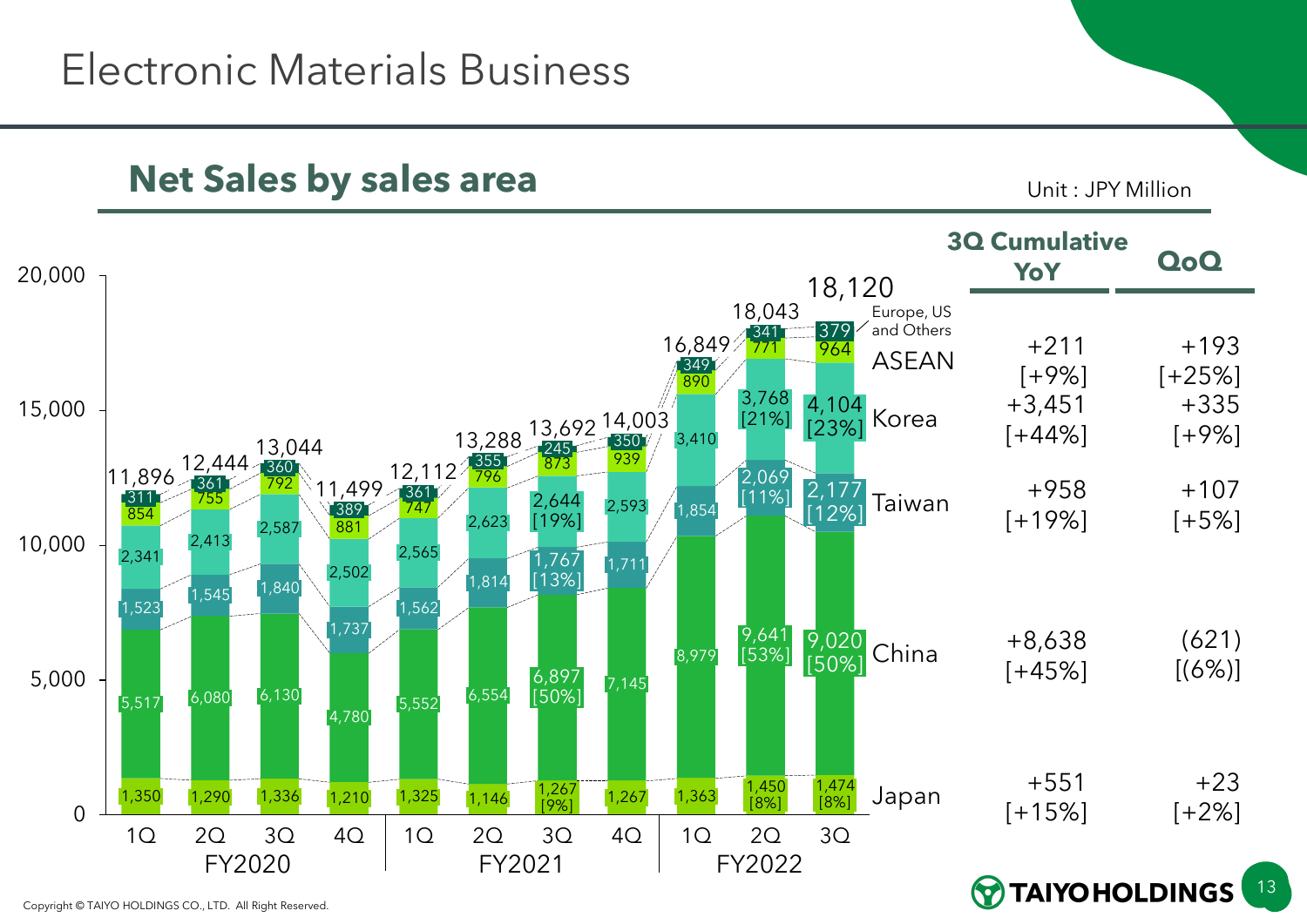#### **"Street Fighter League: Pro-JP 2021"**

Taiyo Holdings supported a league for Japan's top professional teams for *Street Fighter V*, a popular fighting game from CAPCOM, as a prize supporting partner.



#### **Advertisements displayed onstage in the game**

**Prize-giving ceremony**

This stage was used in the league, and general users were also able to select this stage when playing.

©CAPCOM CO., LTD. 2016, 2020 ALL RIGHTS RESERVED.

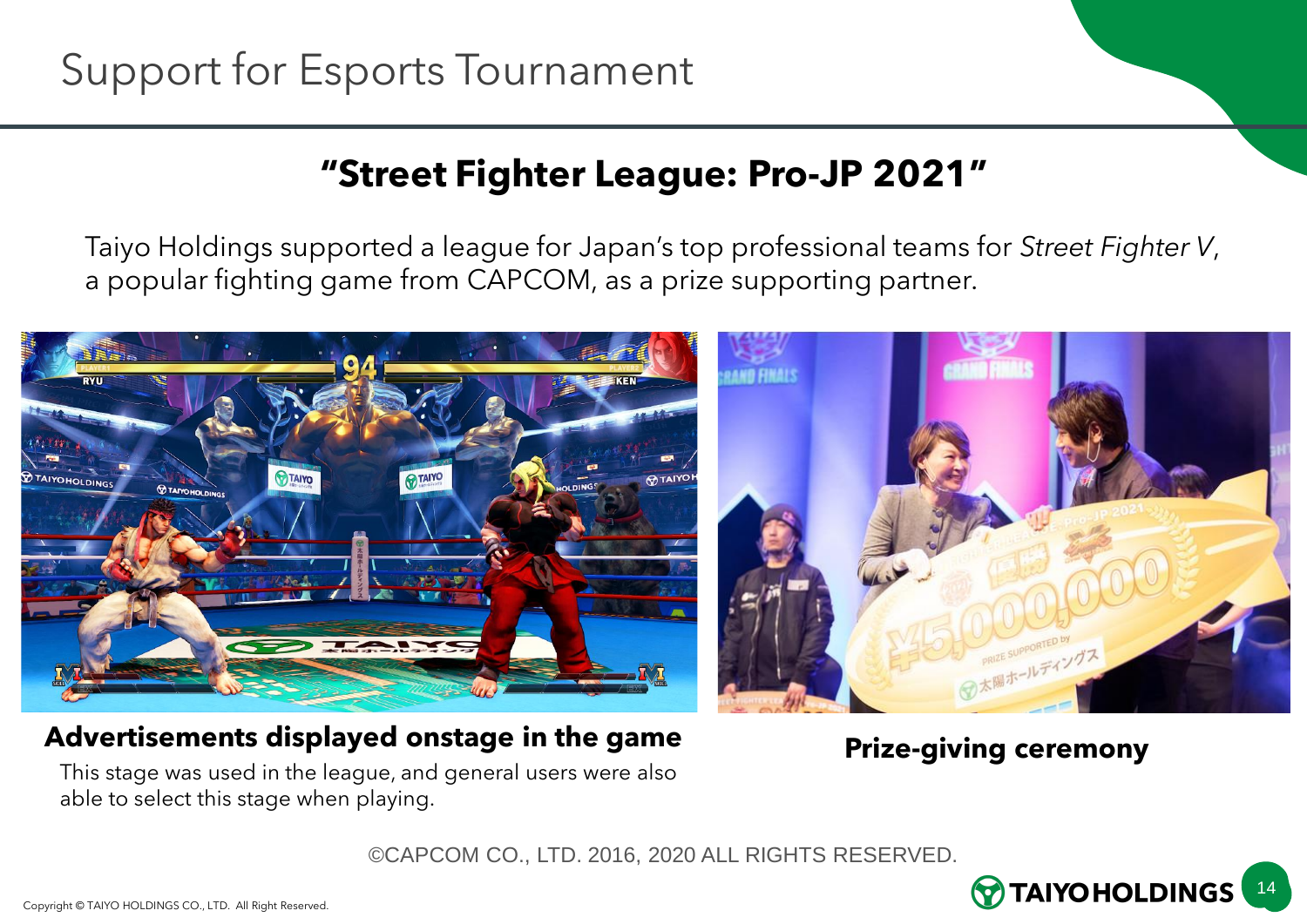Medical and Pharmaceutical Business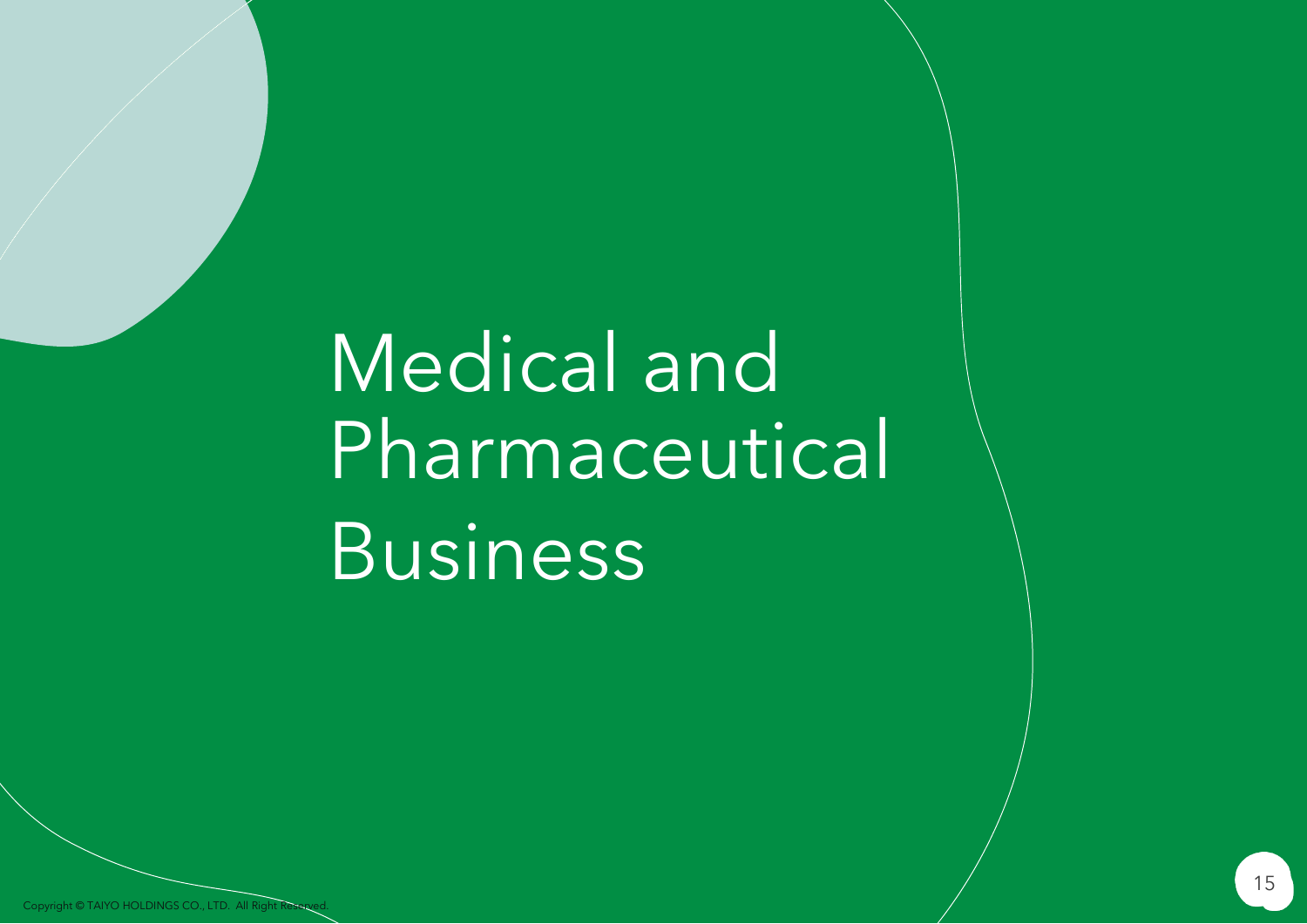### **Terminology**

| <b>Term</b> | <b>Definition</b>                                                                                                                              |
|-------------|------------------------------------------------------------------------------------------------------------------------------------------------|
| 11P         | A drug for which the patent or re-examination period has expired,<br>enabling the sale of generic drugs (Long Listed Product)                  |
| CDMO        | Organizations that are contracted to manufacture drugs and to<br>develop drug formulation<br>(Contract Development Manufacturing Organization) |
| <b>GMP</b>  | Standards for manufacturing control and quality of<br>pharmaceuticals and quasi-drugs<br>(Good Manufacturing Practice)                         |

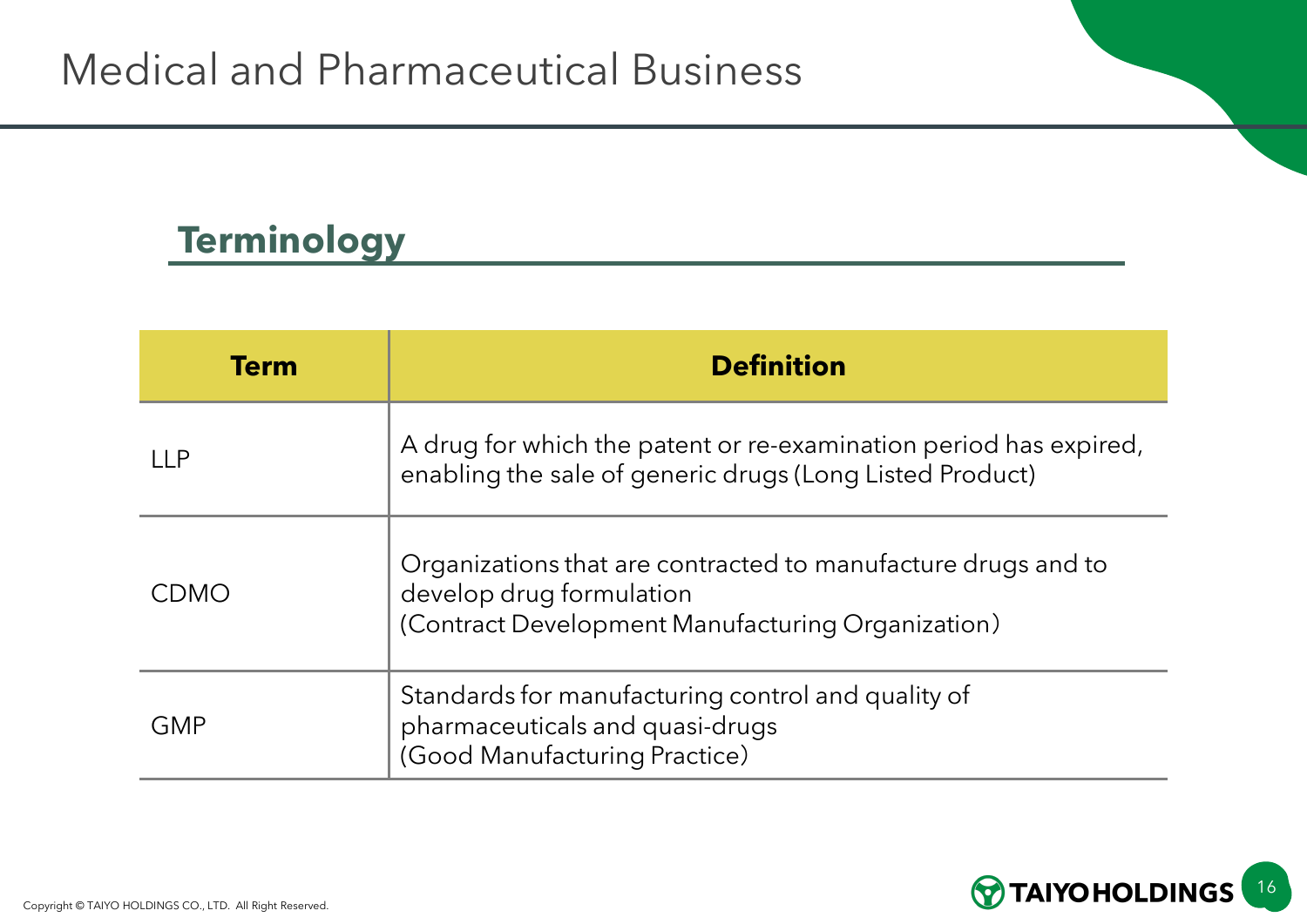## TAIYO Pharma Completed Succession and Distribution Transfer of LLPs

On December 1, 2021, TAIYO Pharma completed the succession and distribution transfer of two products, "OMEPRAL<sup>®</sup> Tablets 10 and Tablets 20, and SELOKEN<sup>®</sup> Tablets 20mg and L Tablets 120mg," meaning that the succession and distribution transfer was completed for all four products transferred from AstraZeneca K.K. in April 2020.

Generic name: Omeprazole

- OMEPRAL<sup>®</sup> Tablets 10
- OMEPRAL<sup>®</sup> Tablets 20 (excluding OMEPRAL<sup>®</sup> injection 20)

Proton pump / inhibitor



# セロケン \*20mg セロケン Læ120mg

Generic name: Metoprolol Tartrate

- SELOKEN<sup>®</sup> Tablets 20mg Antihypertensive / angina / arrhythmia treatment
- SELOKEN<sup>®</sup> L Tablets 120mg Sustained-release antihypertensive agent



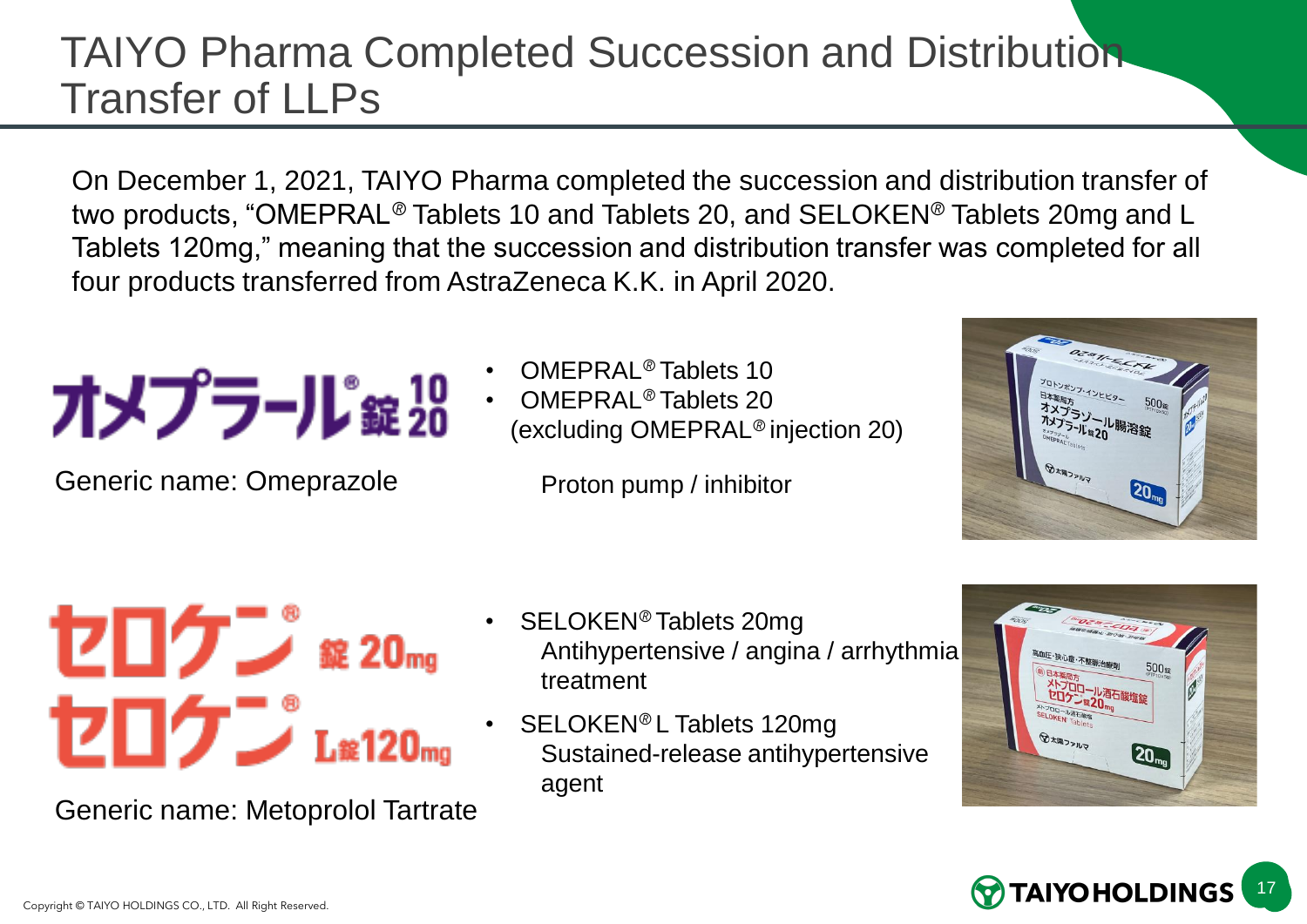Athlete Nozomi Okuhara Wins Third Consecutive Japanese National Badminton Championships

Affiliation Contract Extended to 2024

Nozomi Okuhara, a badminton player affiliated with the company, won the 75th Japanese National Badminton Championships, held from December 24 to 30, 2021, achieving her third consecutive victory and fifth victory overall.

Taiyo Holdings also extended its contract with Okuhara to December 31, 2024.